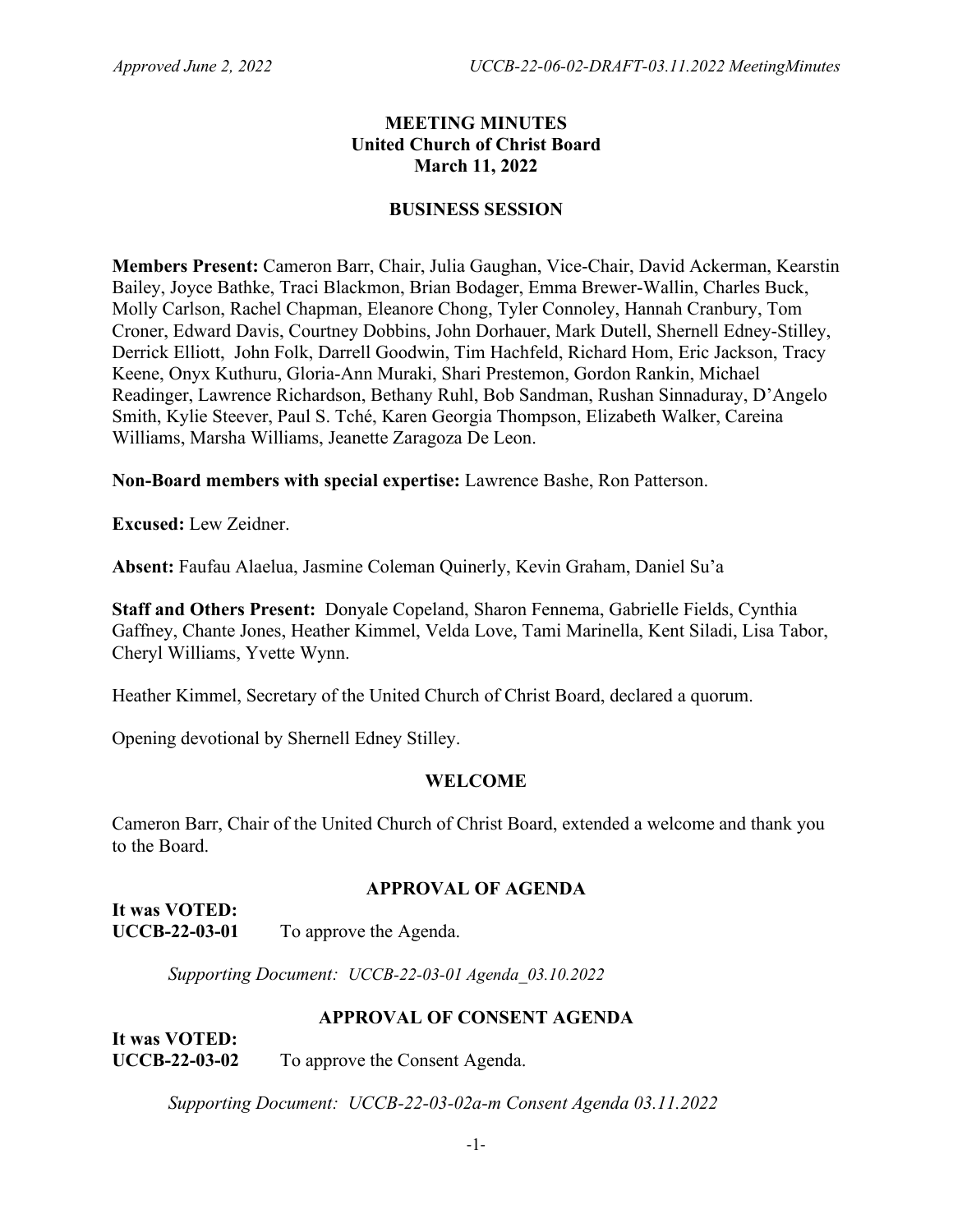**UCCB-22-03-02a:** to grant voice without vote to the following staff, guests and others making presentation to the UCCB: Donyale Copeland, Sharon Fennema, Gabrielle Fields, Cynthia Gaffney, Heather Kimmel, Velda Love, Tami Marinella, Kent Siladi, Lisa Tabor, Cheryl Williams, Yvette Wynn, Chante Jones, Larry Bashe, Ron Patterson.

**UCCB-22-03-02b:** to adopt the Governance Committee's recommendation that the United Church of Christ Board adopts the distribution for Conference Delegates to the Thirty-fourth General Synod, totaling 677.

*Supporting Document: UCCB-21-11-GOV-03 GS 34* 

**UCCB-22-03-02c**: to adopt the Governance Committee's recommendation that the United Church of Christ Board continues to hold the following UCCB Executive Session Minutes as confidential for later review due to ongoing litigation: October 26, 2019, October 3, 2020.

**UCCB-22-03-02d**: to adopt the Governance Committee's recommendation that the United Church of Christ Board continues to hold the following UCCB Executive Session Minutes as confidential indefinitely due to a personnel matter: October 27, 2019; March 27, 2020; October 2, 2020.

**UCCB-22-03-02e**: to adopt the Governance Committee's recommendation that the United Church of Christ Board continues to hold the following UCCB Executive Session Minutes as confidential indefinitely due to a board member matter: October 3, 2020.

**UCCB-22-03-02f:** to adopt the Governance Committee's recommendation that the United Church of Christ Board approve the election of Rev. Charlene M. Hill and Rev. Dr. Gregory James Edwards to the Board of Directors of the Local Church Ministries Church Building and Loan Fund.

*Supporting document: UCCB-22-02-GOV-08 CBLF Charlene Hill Bio Supporting document: UCCB-22-02-GOV-09 CBLF Gregory James Edwards Bio Supporting document: UCCB-22-02-GOV-10 CBLF Demo\_Info 02.17.2022*

**UCCB-22-03-02g**: to recommend that the United Church of Christ Board approve Philip Salmon and Frank Van Gansbeke to be eligible for election to the Board of Trustees of The Pension Boards - United Church of Christ, Inc. when a vacancy occurs.

*Supporting document: UCCB-22-02-GOV-05 UCCPB Philip Salmon Bio Supporting document: UCCB-22-02-GOV-06 UCCPB Frank Van Gansbeke Bio Supporting document: UCCB-22-02-GOV-07 UCCPB Demo\_Info 02.17.2022PB Nominees*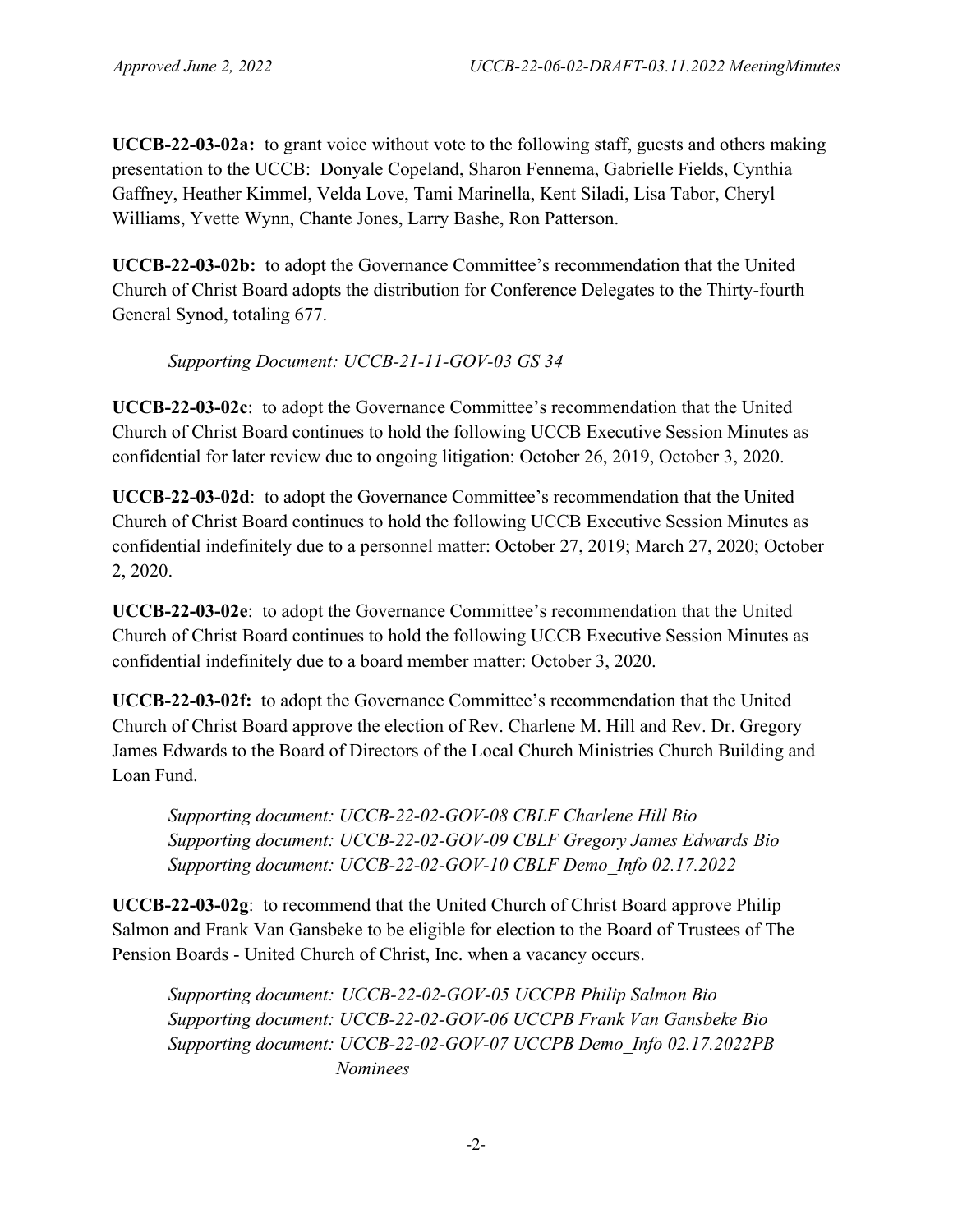**UCCB-22-03-02h**: to recommend that the United Church of Christ Board approve the following rates by zone to be used in the calculation for the 2023 Conference Delegate travel pool as follows:

0-499 Miles \$0.04/mile 500-999 Miles \$0.06/mile  $1,000 +$  Miles \$0.07/mile Hawaii Conference\$14,000.00

# *Supporting document: UCCB-22-02-FB-05 GS34 Travel Pool*

**UCCB-22-03-02i**: to approve the Executive Committee's recommendation that the UCCB elect Traci Blackmon and Karen Georgia Thompson as vice presidents of the United Church of Christ Board corporation, with powers and duties as delegated by the President of the corporation.

**UCCB-22-03-02j:** to approve the Executive Committee's recommendation that the United Church of Christ Board, sitting as the board of directors of Justice and Witness Ministries (a Covenanted Ministry of the United Church of Christ) elects Traci Blackmon and Karen Georgia Thompson as vice presidents of Justice and Witness Ministries (a Covenanted Ministry of the United Church of Christ), with powers and duties as delegated by the President of the corporation.

**UCCB-22-03-02k:** to approve the Executive Committee's recommendation that the United Church of Christ Board, sitting as the board of directors of Local Church Ministries (a Covenanted Ministry of the United Church of Christ) elects Traci Blackmon and Karen Georgia Thompson as vice presidents of Local Church Ministries (a Covenanted Ministry of the United Church of Christ), with powers and duties as delegated by the President of the corporation.

**UCCB-02-03-02l:** to approve the Executive Committee's recommendation that the United Church of Christ Board, sitting as the board of directors of Wider Church Ministries (a Covenanted Ministry of the United Church of Christ) elects Traci Blackmon and Karen Georgia Thompson as vice presidents of Wider Church Ministries (a Covenanted Ministry of the United Church of Christ), with powers and duties as delegated by the President of the corporation.

**UCCB-22-03-02m**: to receive the minutes and written reports from the following Committees and Task Forces:

Financial Sustainability Task Force

*Supporting document: UCCB-22-03-FinSusTF-01-Report-02.2022*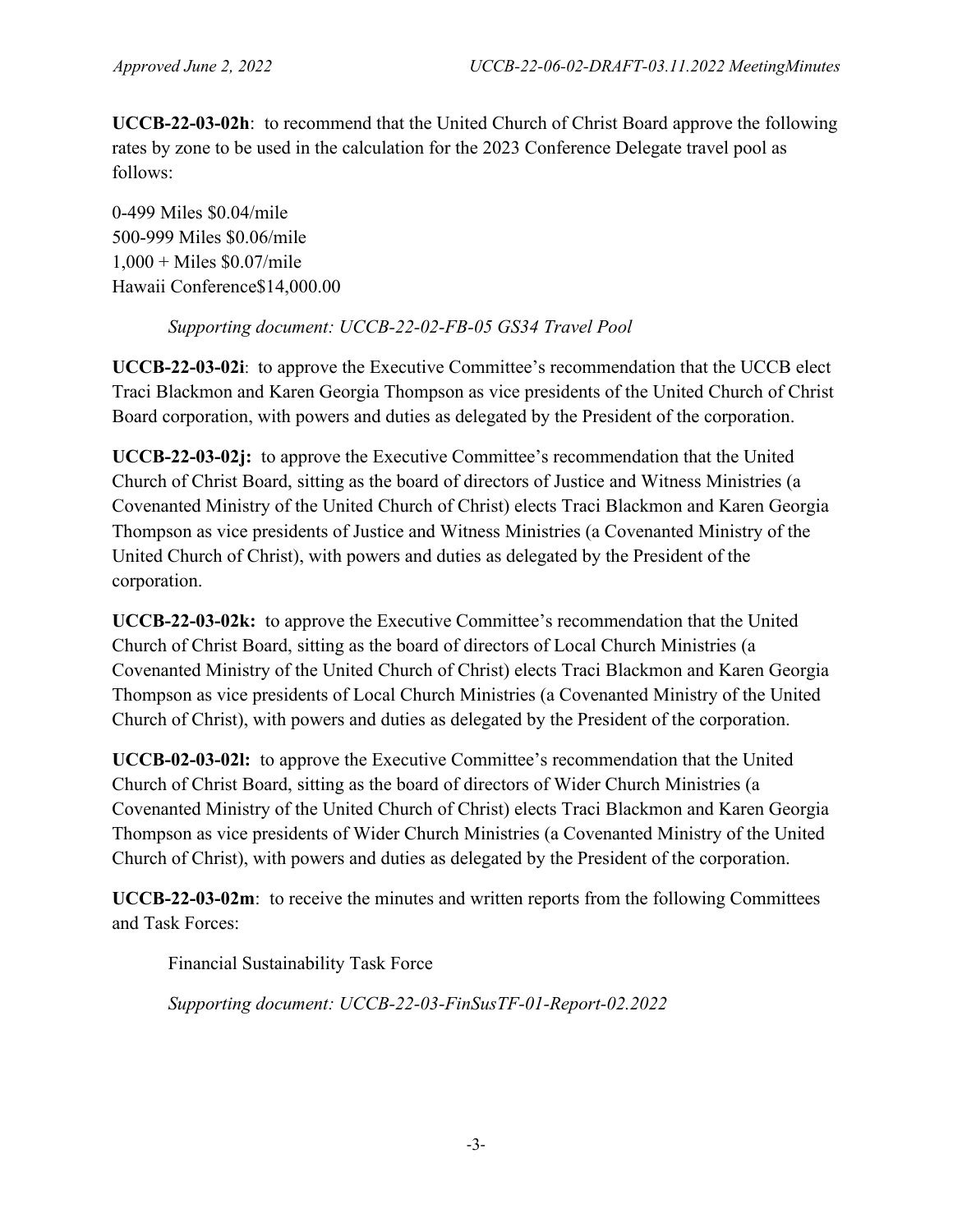#### **APPROVAL OF UCCB OCTOBER MEETING MINUTES**

**It was VOTED: UCCB-22-03-03** To approve the minutes of the October 22, 2021 meeting of the United Church of Christ Board.

> *Supporting Document:* UCCB-22-10-03-Draft-10.22.2021-MtgMinutes-11.02.2021

#### **Chair and Vice-Chair Remarks by Cameron Barr and Julia Gaughan**

Cameron Barr introduced Gabrielle Fields as a nominee to the Board.

Appreciation was expressed for the financial participation of the Board in the church. Thirtyfour thousand dollars was raised among members of the Board in 2021 with 94% participation.

John Dorhauer, General Minister and President, has invited the Board for a time of building community and covenant in Cleveland in June. There will be an opportunity to bless new workspace of the National Setting. All are encouraged to attend.

The Board received a letter from Climate Justice Council on divestment on fossil fuel companies. We would like to be completely divested by General Synod. Jim Antal has been promised a report of where the Board is on this. We will want to move this forward in the weeks and months ahead. Conversation is before the I&E Committee and UCF.

Gratitude was expressed to all the Committees for their hard work.

#### **Join The Movement Update by Velda Love and Sharon Fennema**

At General Synod 33, we resolved to be an anti-racist church. Stories are central to creating ways of lasting change. Join The Movement is a hub of anti-racist stories, resources and theological reflection. It is a faithful way to respond to what is happening in our world. We have invited partners to join us on the journey. The capital campaign will involve JWM. We have developed a case statement and have been working with the marketing team. Seventy-five percent of the money will go into an endowment for the future and twenty-five percent will be used for existing work. Co-chairs of Join The Movement are Naomi Washington Leapheart, Rev. Otis Moss III, and Starsky Wilson. In the call to action, everyone is asked to sign up for communications, contribute or connect with stories, faithful reflections, use the resources and let us know how you are using them, help in the creation of partnerships, donate to the campaign, and attend upcoming webinar events.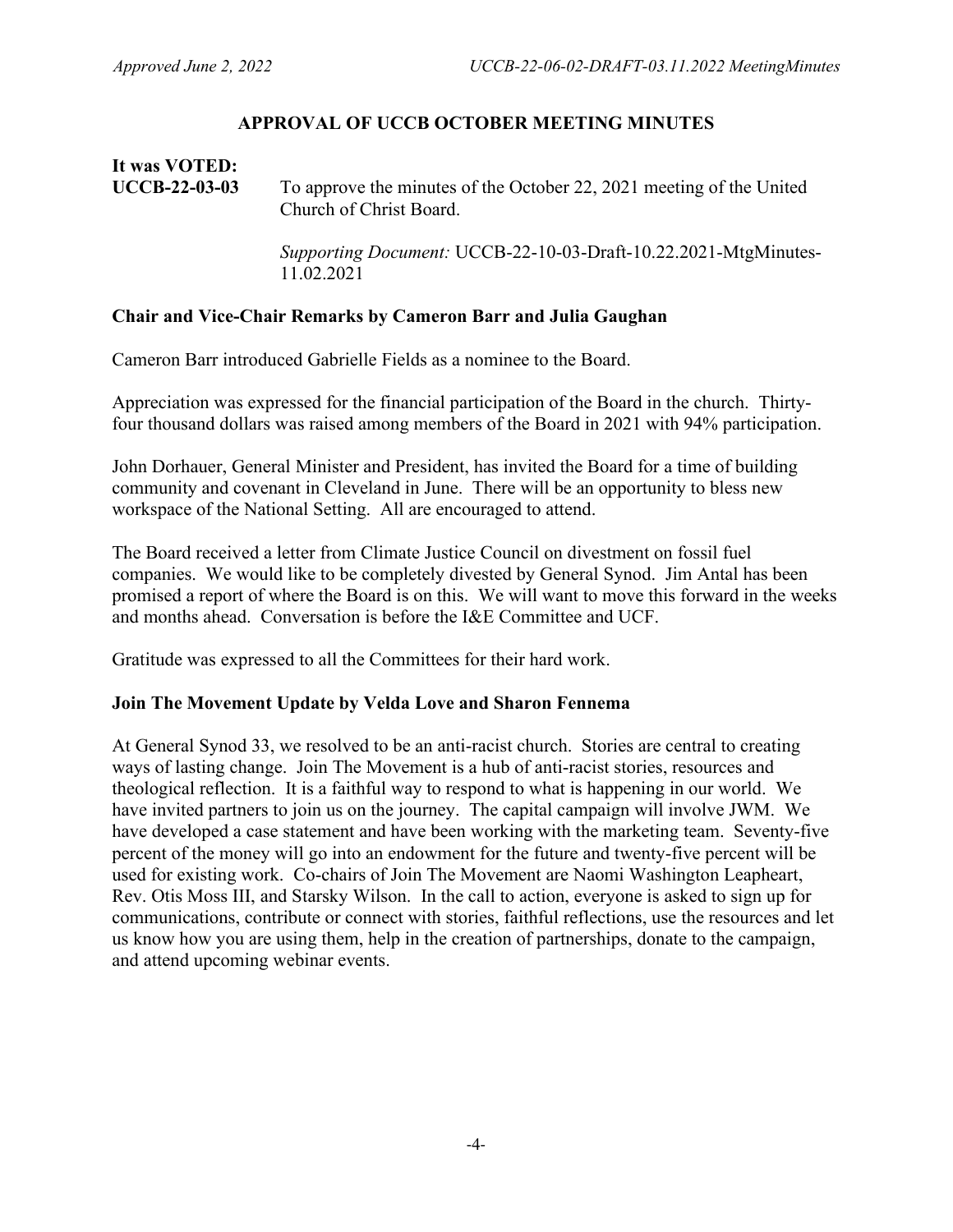#### **TASK FORCE AND SPECIAL COMMITTEE REPORTS**

#### **RACIAL EQUITY ADVISORY TASK FORCE** Oral Report by Yvette Wynn, Chair; Traci Blackmon and Lisa Tabor

The Diamond Inclusiveness Assessment has been completed by CultureBrokers. Lisa Tabor of CultureBrokers made a presentation and identified three areas of further focus – Financial Investment, Political Capital and Cultural Capital. The Task Force needs to make decision on where to focus for improvement. The Task Force will be meeting again to discuss the area of Cultural Capital. The goal is to create an Equity Strategic Action Plan (ESAP) in the next 4-6 weeks, and adopt the ESAP by May 1<sup>st</sup>. Once adopted, the plan can be implemented and within a year, have measurable results. A focus of the work is to be a model for our local churches and how to replicate the plan in other settings. There needs to be a commitment to 100% participation in training.

#### **GENERAL SYNOD FREQUENCY COMMITTEE**

Oral Report by Yvette Wynn, Chair

The discussion of the General Synod frequency has been an ongoing one. Before the question of frequency comes the question of form and function – what do we want General Synod to be? The task of the committee is to come back with recommendations from a variety of sources. There may be proposed new structures, bylaw changes, and structural changes and building recommendations around General Synod as an ecclesiastical gathering, a business gathering and how the UCC is called to fulfill its mission and public witness of resolutions.

## **SPECIAL COMMITTEE ON RESOLUTION ON CHURCH WORKERS**

By Julia Gaughan, Chair

The Special Committee was appointed by the Board to act as General Synod. There are concerns that as written that it conveys legal advice and has polity issues. This is the primary reason for a recommendation to vote no. Prior to the submission of the resolution, feedback had been given to the proponents about different ways to address the issues in the resolution and while some changes were made, the legal and polity issues were not resolved. The intent of the resolution appears to be regarding moral and ethical issues. The committee will convey this back to the proponents and set out recommendation for a resolution for the next GS.

# **It was VOTED:**

**UCCB-22-03-04** To vote no on the Resolution on Protecting Workers at Churches and provide the proposed correspondence to the proponents of the Resolution outlining suggestions for possible future action.

> *Supporting document: UCCB-22-01-Special Committee-03\_Recommended Action*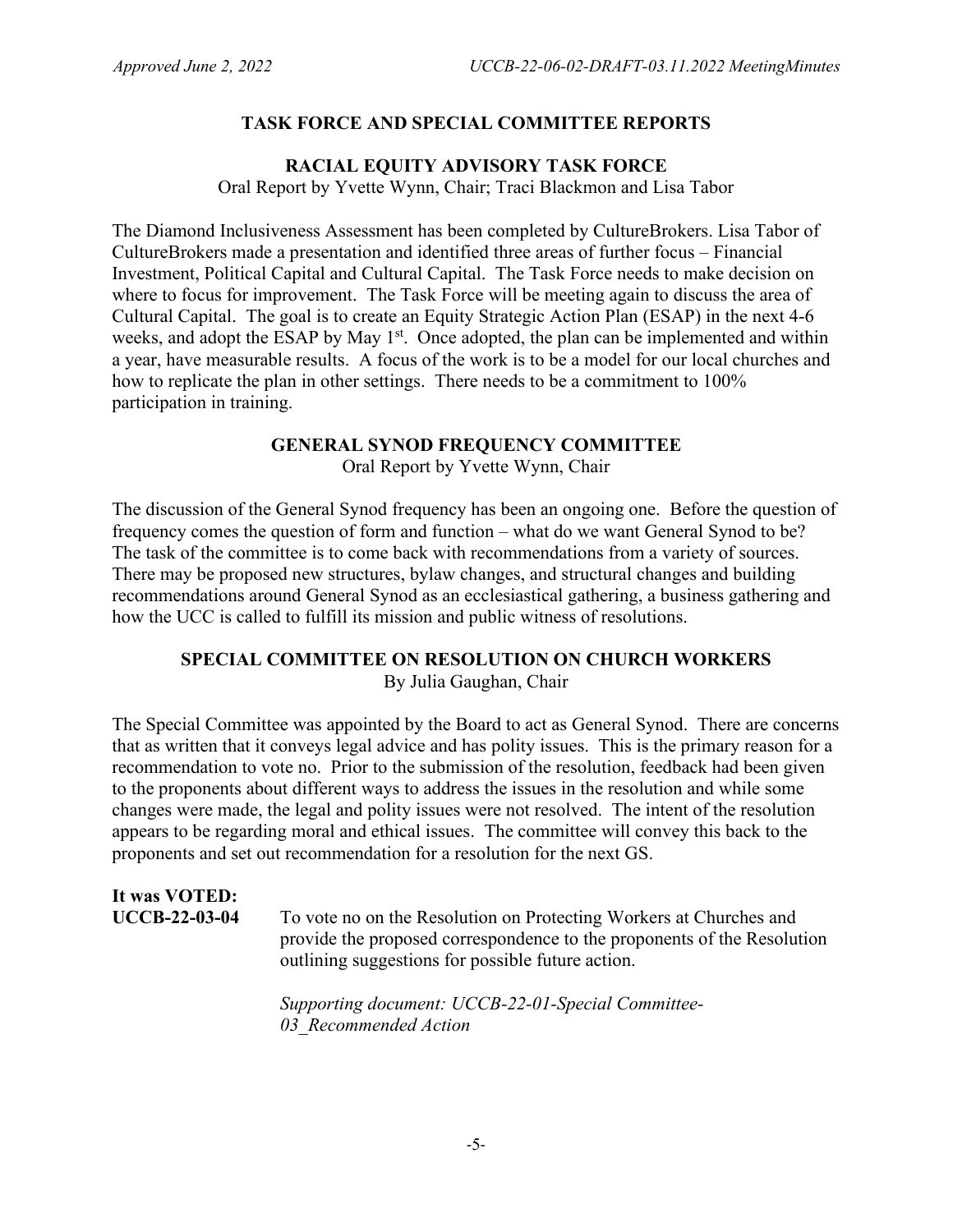#### **SEARCH & TRANSITION TEAM: GMP SEARCH PROCESS** By Emma Brewer-Wallin, Chair

The Team acknowledges that the GMP search process is a significant decision in the life of the church and needs intentionality for the next GMP to be elected and successful. The work of the team identified need for excellent and legitimacy in the process and in the candidate.

The framework for an excellent search committee included a diversified committee with the balance of lay and ordained, small and large congregations and those with a range of experience working on committees and those working as executives. Nominations were received from all but three of the groups. The Team struggled with representation by those identifying as Latinx, Samoan and young adult.

A task before the Team was to locate a search firm that would uphold the values of the Church and succeed in living out the commitment to DEI. The Team Interviewed two search firms and identified Isaacson, Miller (IM) as the preferred firm. Its record on DEI is excellent. It is women owned and led. Kate Kennedy and Ernest Brooks are the firm partners for this engagement.

Lew Zeidner led the negotiations with IM. The contract with IM is for \$75,000 to be paid in 3 installments. The Finance and Budget Committee have been apprised along the way. Additional costs to be incurred would be for the travel for finalists and members of the search committee.

During the March 2023 UCCB meeting there will be a vote on Search Committee recommendation, and opportunity to meet the candidate. The vote before General Synod will be in July of 2023.

| It was VOTED:        |                                               |
|----------------------|-----------------------------------------------|
| <b>UCCB-22-03-05</b> | To approve the Search Committee as presented. |

Abstentions: John Dorhauer Bob Sandman

*Supporting document: UCCB-22-03-Search&Transition-01* 

# **It was VOTED**: **UCCB-22-03-06** To approve the engagement with the search firm Isaacson, Miller.

Abstentions: John Dorhauer

*Supporting document: UCCB-22-03-Search&Transition-02*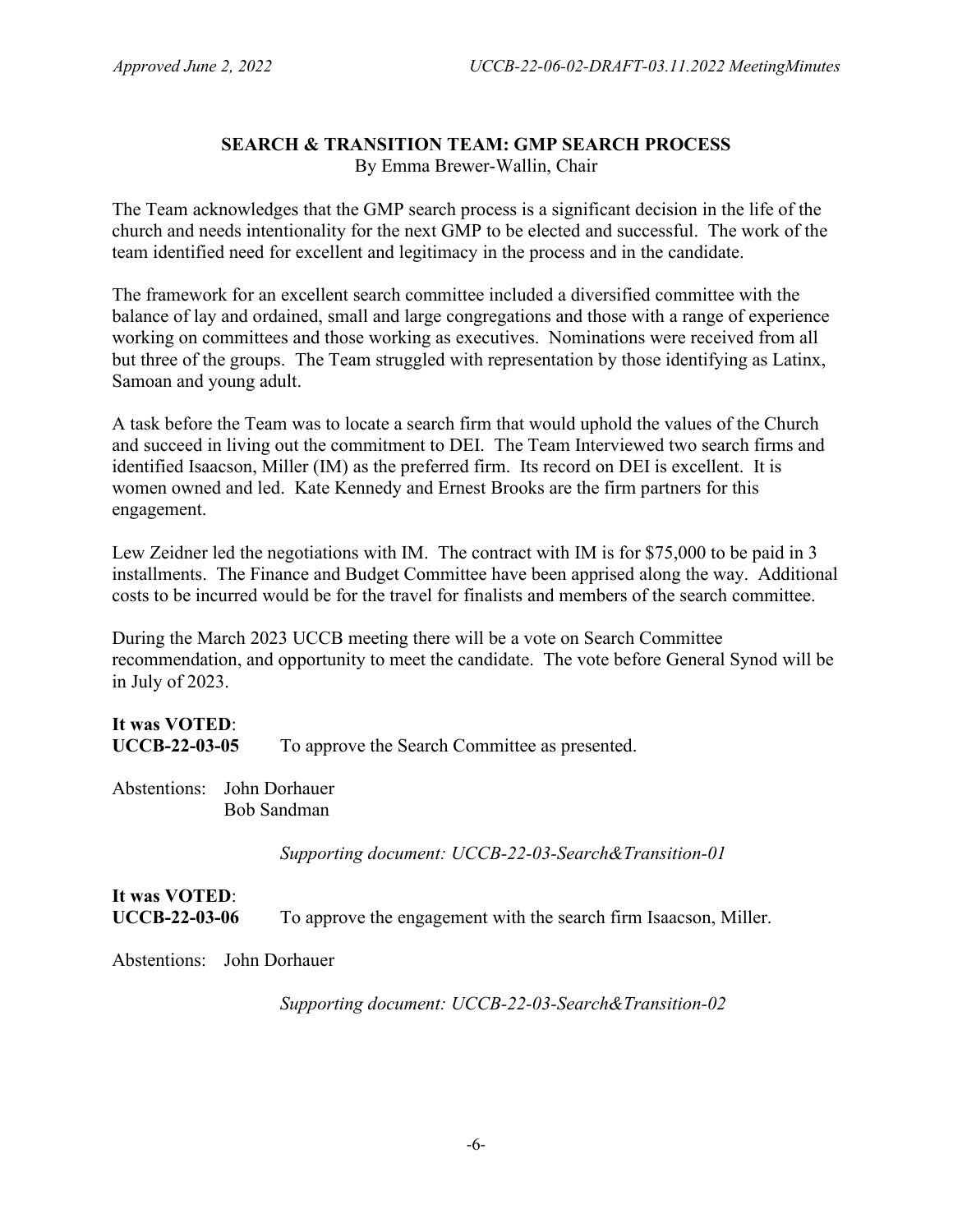#### **GMP SUPPORT, EMPOWERMENT, AND STRUCTURE TEAM** By Darrell Goodwin, Chair

The Team is charged with evaluating the GMP position and the senior leadership structure for the GMP's support. The Team is focused on the dual nature of the position, as a theologian and an executive; the current gifts required and the opportunities for growth. The Team expresses a key desire to reduce the supervision components for the GMP.

Recommendations in the report for future consideration include: AGMs and the GMP invest in relationship building across the settings of the church; strengthening the relationships to commit to be an outward facing presence; rethink supervision roles; creation of chief operating officer for day to day administration. The report also recommends an officer relations committee. The vote is to receive the report and allow for more conversation.

| It was <b>VOTED</b> : |                                                                               |
|-----------------------|-------------------------------------------------------------------------------|
| <b>UCCB-22-03-07</b>  | To receive the report of the GMP Support, Empowerment, and<br>Structure Team. |

*Supporting document: UCCB-22-03-ExCom-03 PP*

# **COMMITTEE REPORTS**

## **EXECUTIVE COMMITTEE**

Oral report by Cameron Barr, Chair

The Executive Committee took four administrative actions concerning empowering the AGMs to act as officers of the corporation. These are in the Consent Agenda. The Committee also had a conversation on the GMP job description. The Committee will reconvene and have a decision to go to the Search and Transition Team.

## **MARKETING COMMITTEE**

Oral Report by Onyx Kuthuru, Chair

The Committee has decided to meet every quarter as a committee to consider what roles the Committee can take to support MarCom.

## **FINANCE & BUDGET COMMITTEE**

By Derrick Elliott, Chair

The Committee met in March to go over National Basic Support projections and preliminary 2023 projections. The budget will be finalized at the October Board meeting. In the past two years, funds and revenue have been affected the outcome of the church as a whole. Revenues are down for 2021. Annual mileage rate was approved. GS Budget is not ready since more information is needed.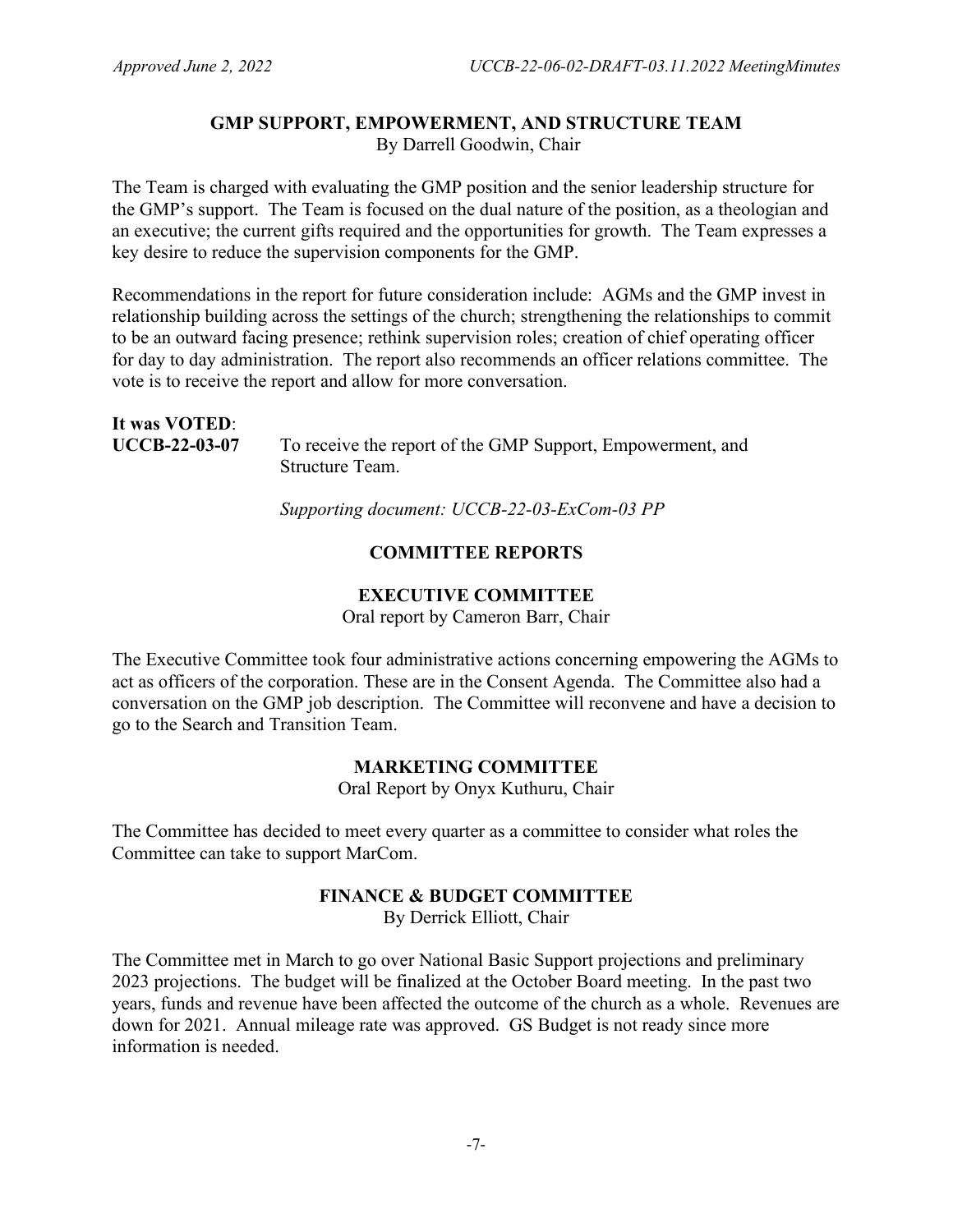# **It was VOTED**:

**UCCB-22-03-08** To receive the National Basic Support projections and the preliminary and unaudited Income Statement and Balance Sheet, as presented.

> *Supporting document: UCCB-22-02-FB-04 Preliminary and unaudited Income Statement and Balance Sheet*

#### **DEVELOPMENT COMMITTEE**

Oral Report by Lawrence T. Richardson, Chair

The Task Force on Sustainability has met frequently. Two positions have been added. The Committee has been successful in fundraising. The Committee is working on the General Synod resolution on the ecology of giving, with the Pension Boards for Securing the Future campaign, and on the Join the Movement campaign. The Committee continues to work on basic support, legacy giving, and sustainability.

# **GOVERNANCE COMMITTEE**

Oral Report by Marsha Williams, Chair

The Governance Committee met on four separate occasions. Actions on the Consent Agenda coming from the Governance Committee include review of executive session minutes and approval of delegate distribution for General Synod. Diversity demographic form was created for other boards which this Board nominates or elects. Pension Boards shared their DEI goals and brought forth candidates. The Committee is hard at work on the GS Standing Rules and changes will be brought forward at a special meeting.

#### **GENERAL SYNOD PROGRAM & PLANNING COMMITTEE**

Oral Report by Rushan Sinnaduray, Assistant Moderator

The General Synod Program & Planning Committee met to determine the theme, scripture and logo for General Synod 34. In the spirit of celebrating renewal after Covid, it was decided that Making All Things New is the theme from the Scripture Isaiah 43:18-19. The logo was created to capture the new beginning. The Committee has been talking about technology for those observing online and will work on investigating so that more can participate. Voting delegates to be present in Indianapolis and observers can be online. In thinking about GS34, the educational intensives online were well received. Question of cost, access, and opportunity.

#### **MINISTRY COMMITTEE**

Oral Report by Emma Brewer-Wallin, Chair

The Ministry Committee is relaying an update on Manual on Church working group which is like a corollary to the Manual on Ministry, and was established pursuant to a General Synod resolution. The working group is robust and grounded in relationships and on the same page in ecclesiology and polity. The drafting will continue over the coming months as the Manual on Church continues their work. Expect joint conversation with other committees.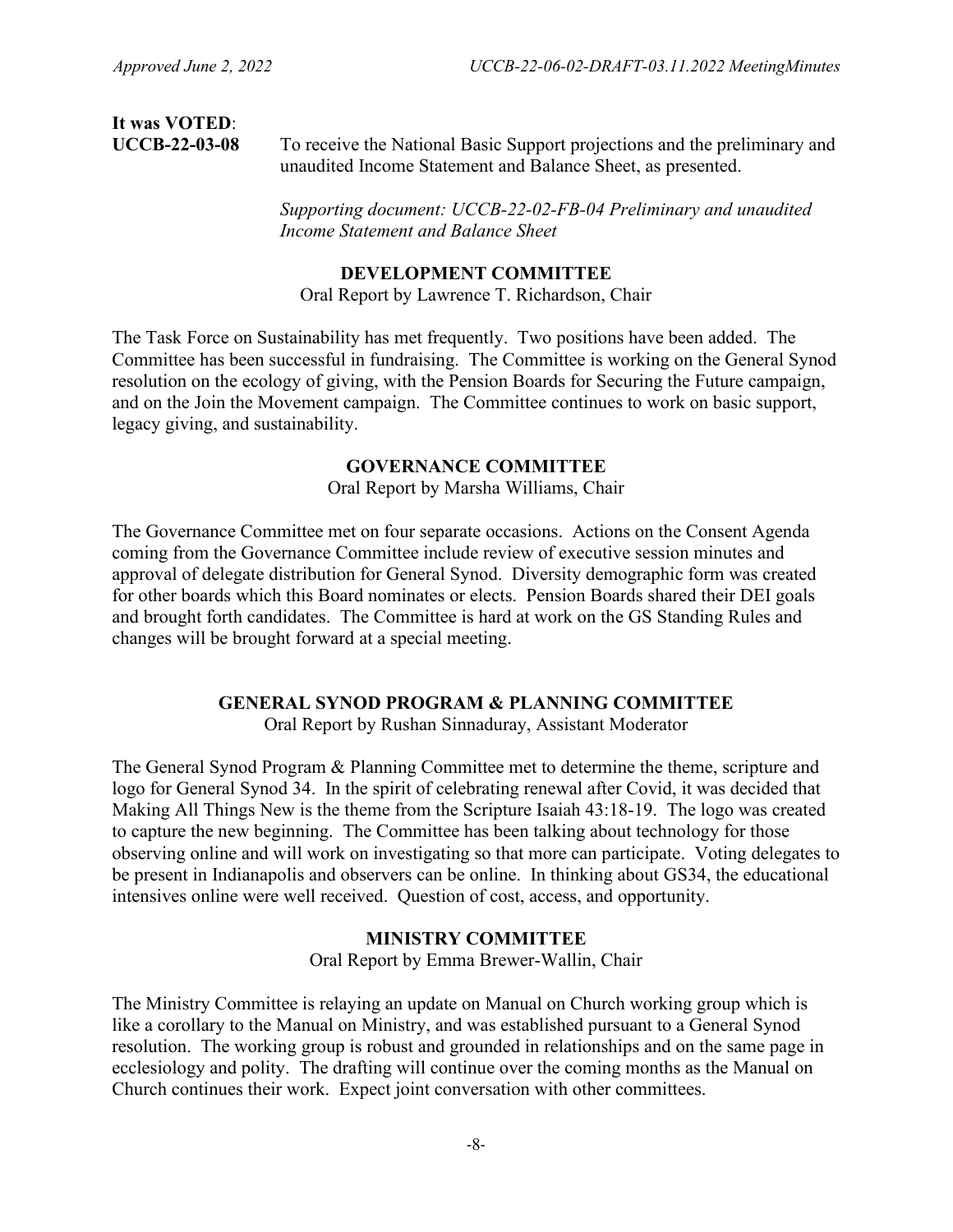## **Q&A WITH AFFILIATED AND ASSOCIATED MINISTRIES**

Pension Boards – UCC Inc. by Brian Bodager

*Supporting document: UCCB-22-03-PB-01 DEI Report Supporting document: UCCB-22-03-PB-02 2021 Annuary Report Supporting document: UCCB-22-03-PB-03 Sustainability Report 2022*

United Church Funds by Charles Buck

*Supporting document: UCCB-22-03-UCF-02 2021 Annual Report Supporting document UCCB-22-03-UCF-01-Report-03.04.2022*

Council for Health and Human Service Ministries by Michael Readinger

Michael Readinger reflected on his time as CHHSM as Pres. and CEO. His successor, Jamar Doyle, has started at CHHSM. The events of the annual meeting are on Facebook and will be on archived on the CHHSM website.

#### **CCM UPDATE**

Oral Report by Shari Prestemon

The CCM met together as a group in Dec. 2021 in Arizona. For business matters, the CCM will continue to meet online; in-person gatherings are for strategic and reflective work. A retreat is planned in Dec. 2022 in the Atlanta area. CCM elected new officers into their roles as of Jan. 31, 2022. Freeman Palmer is the Treasurer, Franz Rigert is the Vice Chair, and Shari Prestemon is the Chair.

## **UCC OFFICERS' REPORTS**

## **General Minister and President Report by John Dorhauer**

John Dorhauer reviewed the accomplishments of his term to date and goals for the remainder of his term. He discussed the successes of 3 Great Loves, Shaping Our Future, the creation of a fellowship program, and the research and development department. The hotel was sold. The budgets were balanced without reducing the size of the national staff. He led through the season of pandemic and worked on being church while quarantining.

Six items remain in his focus for the rest of his term:

(1) Complete the sale of 700 Prospect and move into 1300 East Ninth St. and develop the workforce.

(2) Continue to reimagine the future funding patterns and shift development to donor centered giving; develop the department to handle the donor centric philanthropy.

(3) Engage leaders to discuss the space after pandemic; hybrid summit event to discuss the architecture of the church.

(4) Continue culture setting in the National Setting.

(5) Establish a resource that lists all of the events that the GMP is responsible to attend.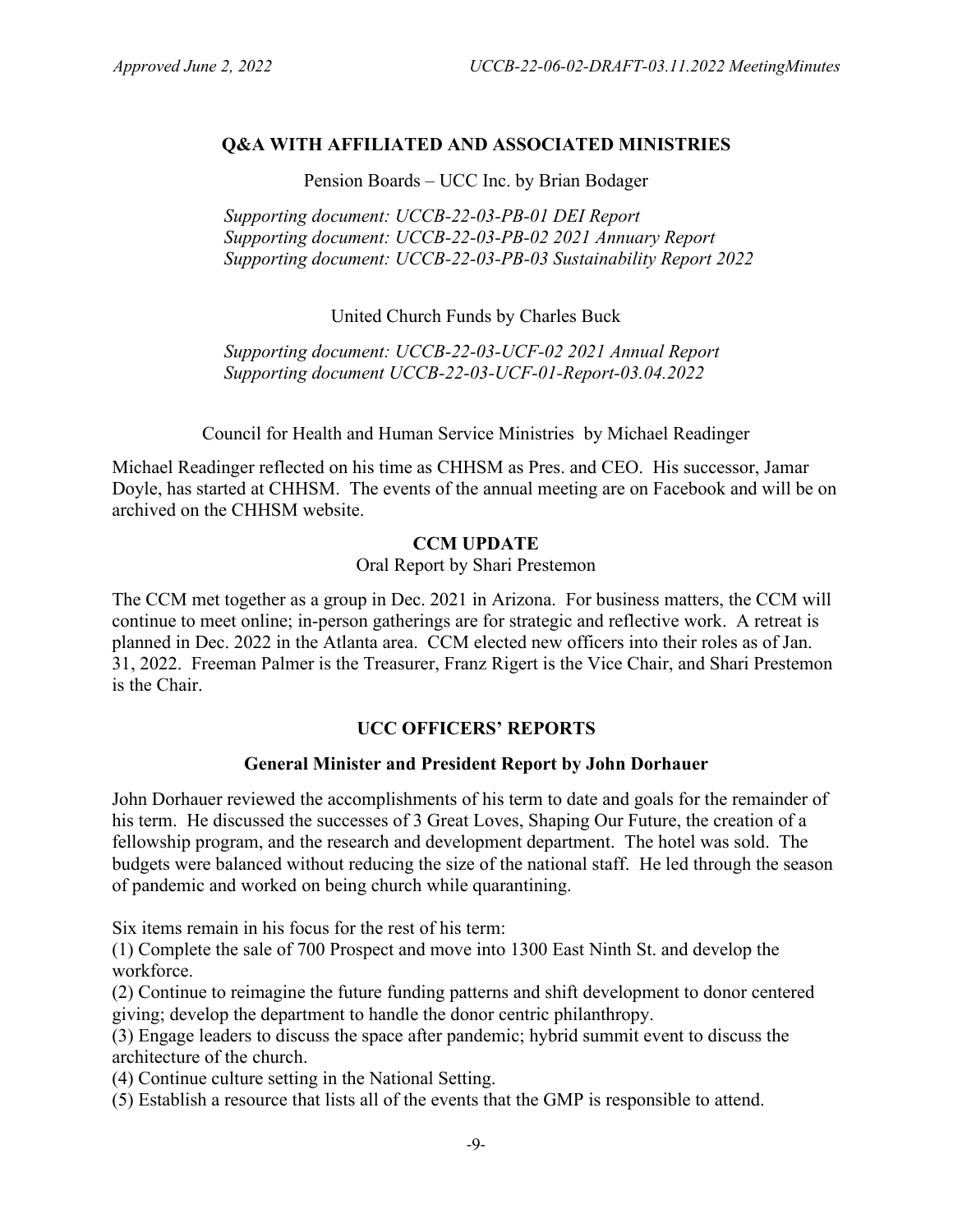(6) Support Join the Movement.

*Supporting document: UCCB-GMP Report March 2022*

# **AGM Report: Justice & Local Church Ministries by Traci Blackmon**

Traci Blackmon highlighted work done in the Justice & Local Church Ministries. National Setting joined with churches in navigating new ways of engagement. The ministries provided webinars on Tuesdays and Thursdays. Frontline Faith offers 68 courses. There is a new ministerial profile system. A youth ministry gathering was held.

In 2021 we worked with scholars and MRSEJ to create a curriculum on sexuality and the Black Church; that has reached the military in Kuwait.

*Supporting document: AGM JLCM Report to UCCB-March 2022*

# **AGM Report: Wider Church Ministries by Karen Georgia Thompson**

We are living through a history-defining moment:

- Russian invasion into Ukraine: 1.7 million people are crossing out of Ukraine.
- The global refugee migration crisis: 75 congregations providing resettlement assistance.
- Over 300 sanctuary churches have been identified.
- Flooding events in areas around the world.
- Pandemic highlights the disparity in our world in vaccine access and distribution.
- Witness increasing violence against women.

One Great Hour of Sharing offering supports domestic and international disasters. 2020 affected the offering; it was 40% below expected.

The Ukraine Relief Fund to be the first utilized for Ukraine; OGHS funds will be used when needed.

Decade of African Descent: signing MOU with UNICEF; currently working on social media campaign.

Common Global Ministries works in 90 countries; currently working on aligning the CGM board standing rules with the UCCB.

*Supporting document: AGM Report to UCCB-March 2022*

# **INVESTMENT & ENDOWMENT COMMITTEE**

Oral report by Tim Hachfeld, Chair

Met with UCF and investment professionals for training on fiduciary responsibilities. There was a financial review, and we are seeing significant volatility in the markets recently but we are in good shape. We are focused on: What are we missing? What do we need to focus on to best serve the mission of the church?